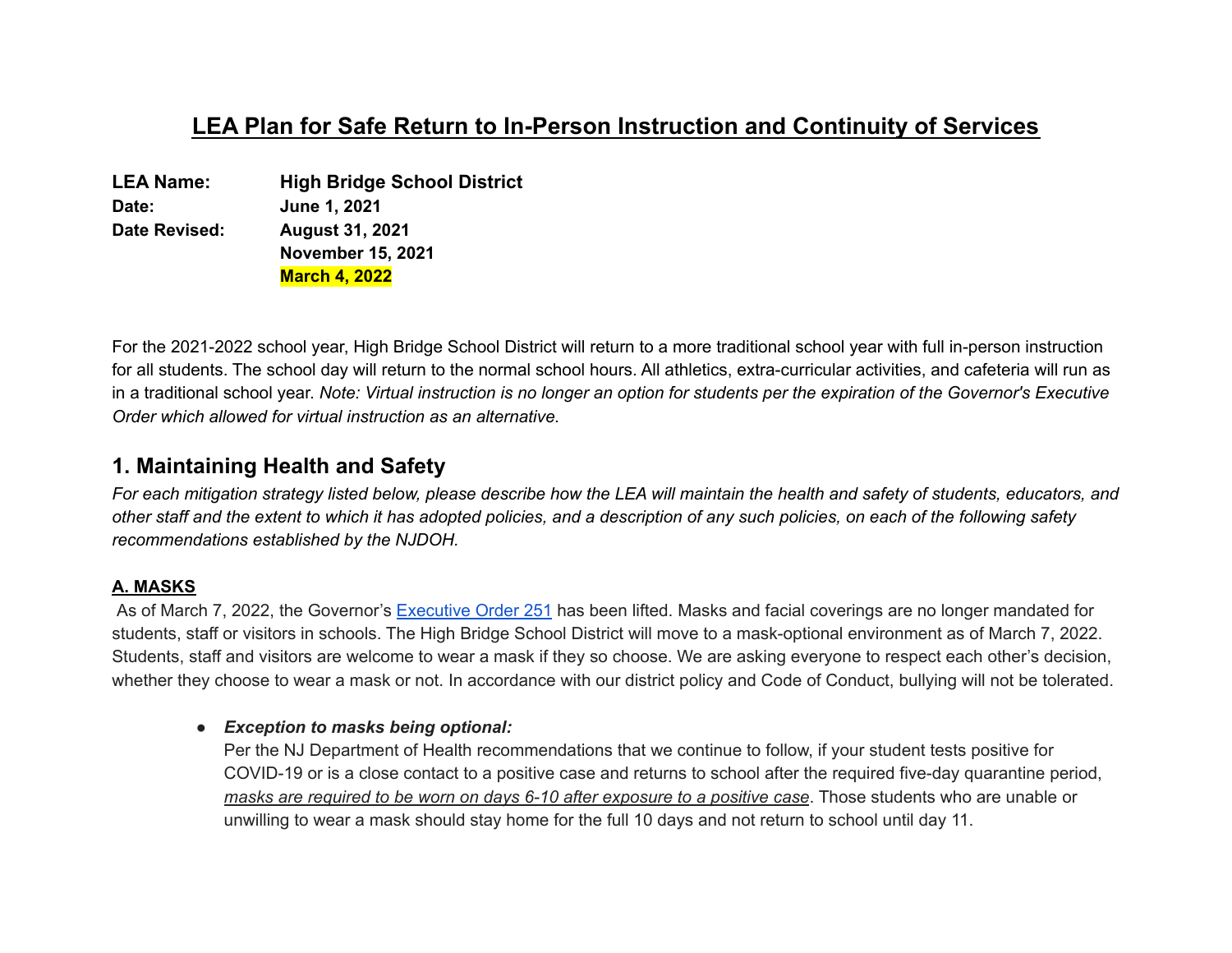#### **B. PHYSICAL DISTANCING**

The CDC's recommended physical distancing of three feet apart in schools will be maintained to the greatest extent possible. All student desks will be spaced apart as far as possible per each classroom's dimensions. Desks will be faced in the same direction and group seating arrangements will be avoided. Students will be requested to physically distance themselves to the greatest extent possible in the hallways and during large group settings such as study halls, lunches, assemblies, etc.

Cohorts were eliminated in May 2021 and will not be implemented in the 2021-2022 school year. The entire student body will be in school for in-person instruction each school day.

Visitors may be limited based on community transmission levels. Visitors must be pre-approved by the building nurse.

### **C. HAND WASHING AND RESPIRATORY ETIQUETTE**

We will continue to reinforce proper hand washing with soap and water for at least 20 seconds to all students and employees. Touchless hand sanitizers installed in classrooms last school year and mobile sanitizing stations at main entrances and common areas will remain in place for the 2021-2022 school year. The signage regarding proper hand washing and respiratory etiquette posted during the last school year will remain up for the 2021-2022 school year. Reminders will also be sent out from the nurses' office periodically throughout the year. Teachers will also be reminded that the sharing of equipment and supplies is discouraged unless items can be cleaned between uses.

#### **D. MEALS AND CAFETERIA**

The cafeterias at both schools will return to full operation for the 2021-2022 school year offering daily hot meals and a la carte items. Students will be physically distanced in the cafeterias to the greatest extent possible during lunch periods.

#### **E. TRANSPORTATION**

If occupancy allows, students will be asked to physically distance themselves on the school bus. Windows will be opened to increase airflow.

All bus contractors will be thoroughly cleaning buses before departure in the morning and after the last run of the day. Disinfecting wipes will be used between runs as well.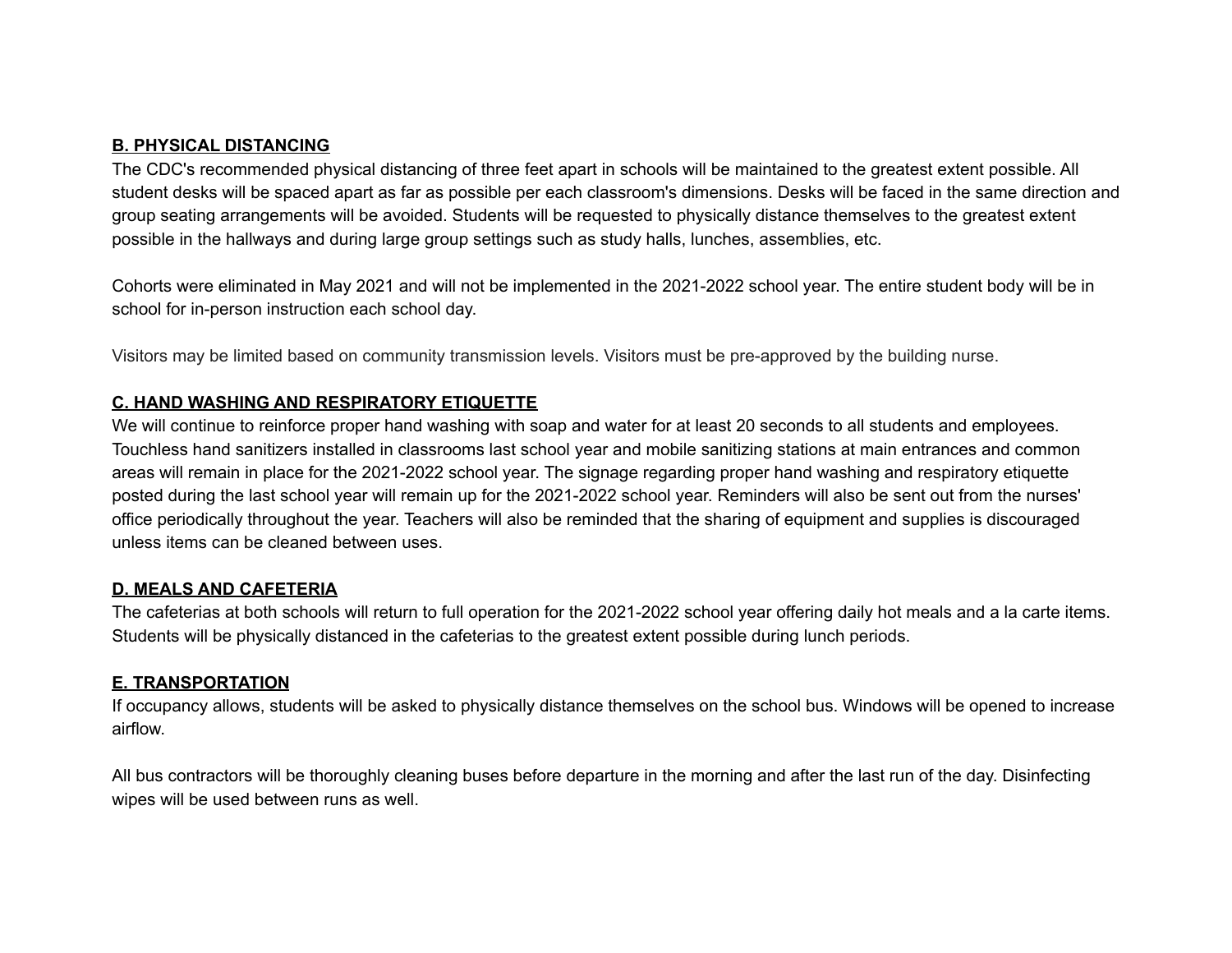## **F. CLEANING/DISINFECTION OF FACILITIES, AIRFLOW AND VENTILATION**

Enhanced cleaning protocols established in the 2020-2021 school year will continue into the 2021-2022 school year. The Protexus electrostatic sprayers will continue to be used throughout the buildings every day. Common touch points such as door handles, knobs, railings, water fountains, etc. will be disinfected on a rotating basis throughout the school day. Custodial crews will continue to thoroughly clean and disinfect daily once students are dismissed.

In regards to airflow and ventilation, the HVAC system checks and monthly filter changes for proper air quality will continue. Classroom windows and doors will be opened when possible to increase airflow.

## **G. HEALTH SCREENING**

District Covid Daily Pre [Attendance](https://docs.google.com/document/d/1VAb6qPf0kmrraQAp8fC9ZUo0_spN2l_gDz9iJ3xEZkU/edit?usp=sharing) Screening survey must be reviewed by the parent/guardian prior to sending your child to school. Students who are sick should not attend school. If your child is exhibiting COVID-like symptoms (as noted in the screening survey ) or tests positive for COVID-19, please inform the school health office immediately (MS: 908-638-4101 ext 4118, ES: 908-638-4105 ext 4218).

Same protocol applies to employees. Employees should monitor their symptoms and not report to work if they are not feeling well. If an employee tests positive for COVID-19, he/she needs to inform the school health office or immediate supervisor. For COVID-19 testing locations, please visit the Hunterdon County Department of Health's website: <https://www.co.hunterdon.nj.us/Coronavirus/testingsite.html#other>

## **H. CONTACT TRACING, CLOSE CONTACTS AND QUARANTINING**

Students and employees with COVID-like symptoms who are in school will be separated away from others until they can be sent home. Sick individuals will be provided with a mask if they do not have one, unless the individual has a contraindication to doing so. Any confirmed cases of COVID-19 should be reported directly to the school health office.

**Isolation** – Isolation requirements are still in effect for ill individuals or those who test positive for COVID-19. Please contact your building nurse for guidance based on current health department and CDC guidelines.

**Close Contacts and Quarantine** – Quarantine protocols are still in place for those identified as close contacts. Please contact your building nurse for guidance based on current health department and CDC guidelines.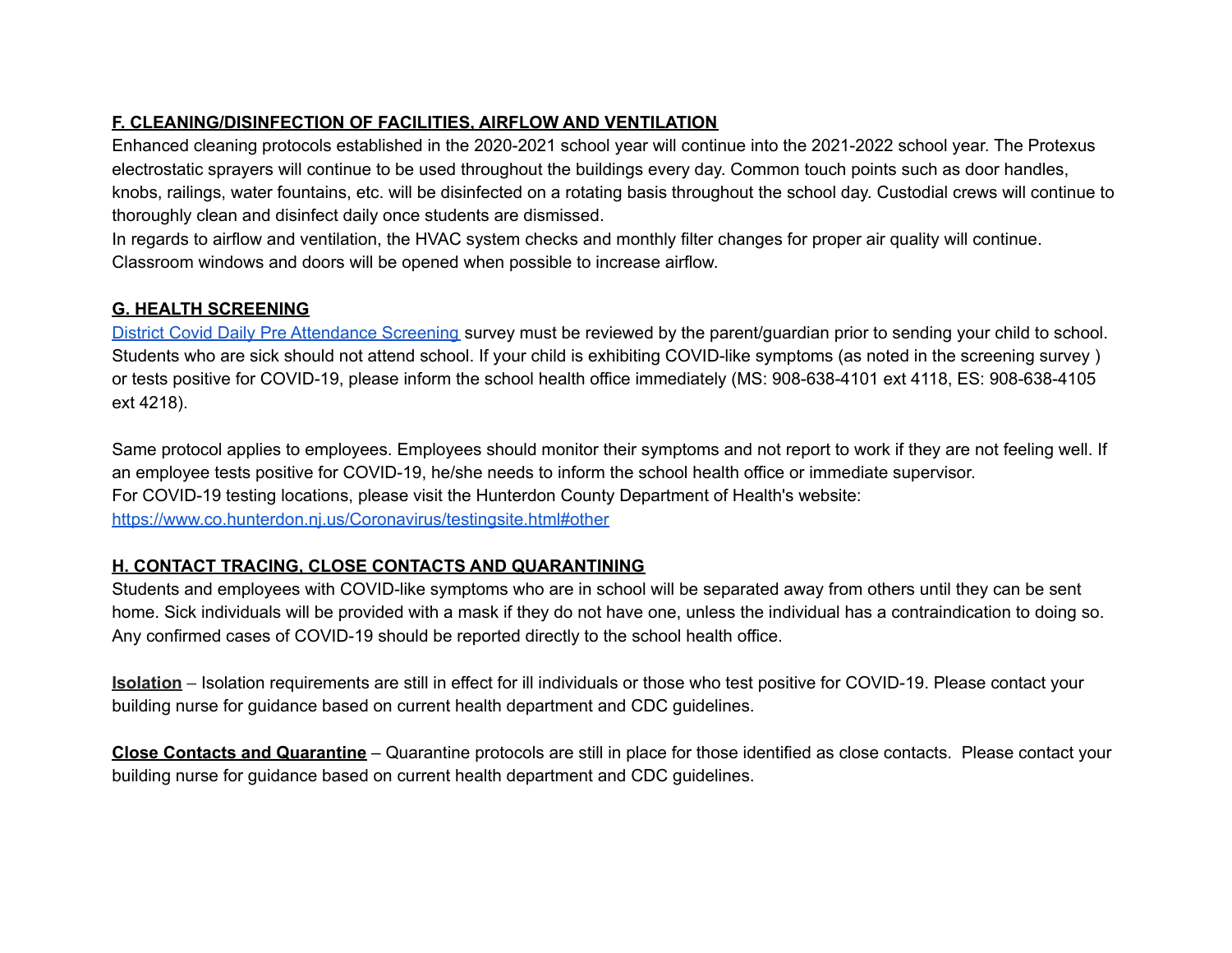**Close contacts** - Per the CDC, close contact is defined as being within 6 feet of someone with suspected or known COVID-19 for 15 or more minutes during a 24-hour period. However, the CDC has an exception for close contacts in K-12 indoor classroom settings as follows: "the close contact definition excludes students who are within 3-6 feet of an infected student if both the infected student and exposed student(s) correctly and consistently wore well-fitting masks the entire time. This exception does not apply to teachers, staff or other adults in the indoor classroom setting." Therefore, if students are wearing masks properly over their mouth and nose indoors, there is no quarantine required for close contacts (under 3 feet apart will require contact tracing). Vaccinated students also do not have to be quarantined if they are identified as close contacts, unless they show symptoms or test positive, see information below.

In circumstances where masks are not worn, such as lunches, sports, etc., the following guidelines will be followed for close contacts:

- **Unvaccinated** individuals identified as close contacts of an individual who tests positive for COVID-19 will be excluded from school and quarantined. Please contact your building nurse for guidance based on current health department and CDC guidelines.
- Exposed close contacts who are **fully vaccinated** and have no COVID-like symptoms:
	- Do not need to quarantine, be excluded from school, or be tested following an exposure to someone with suspected or confirmed COVID-19.
	- Should still monitor for symptoms of COVID-19 for 10 days following an exposure.
	- If they experience symptoms, they should isolate themselves from others, be clinically evaluated for COVID-19, including testing and inform their health care provider of their vaccination status at the time of presentation of care.

**Vaccinations** - As per Executive Order 253, p5,1: the vaccine is a requirement for all school staff beginning October 18, 2021. a. Staff must provide proof of vaccination to the school nurses by or before October 18, 2021. Any covered workers that have not provided adequate proof that they are fully vaccinated must submit to a minimum of weekly or twice weekly testing on an ongoing basis until fully vaccinated.

b. If your child has been vaccinated for COVID-19, please send in a copy of the vaccination record to the health office so that they may add it to your child's immunization file and it will assist with contact tracing if needed. The vaccine is not a requirement, but it is a great way to keep your student's records updated and all in one place.

The school district will continue to work with the Hunterdon County Department of Health to inform them of new cases and to assist with contact tracing as needed.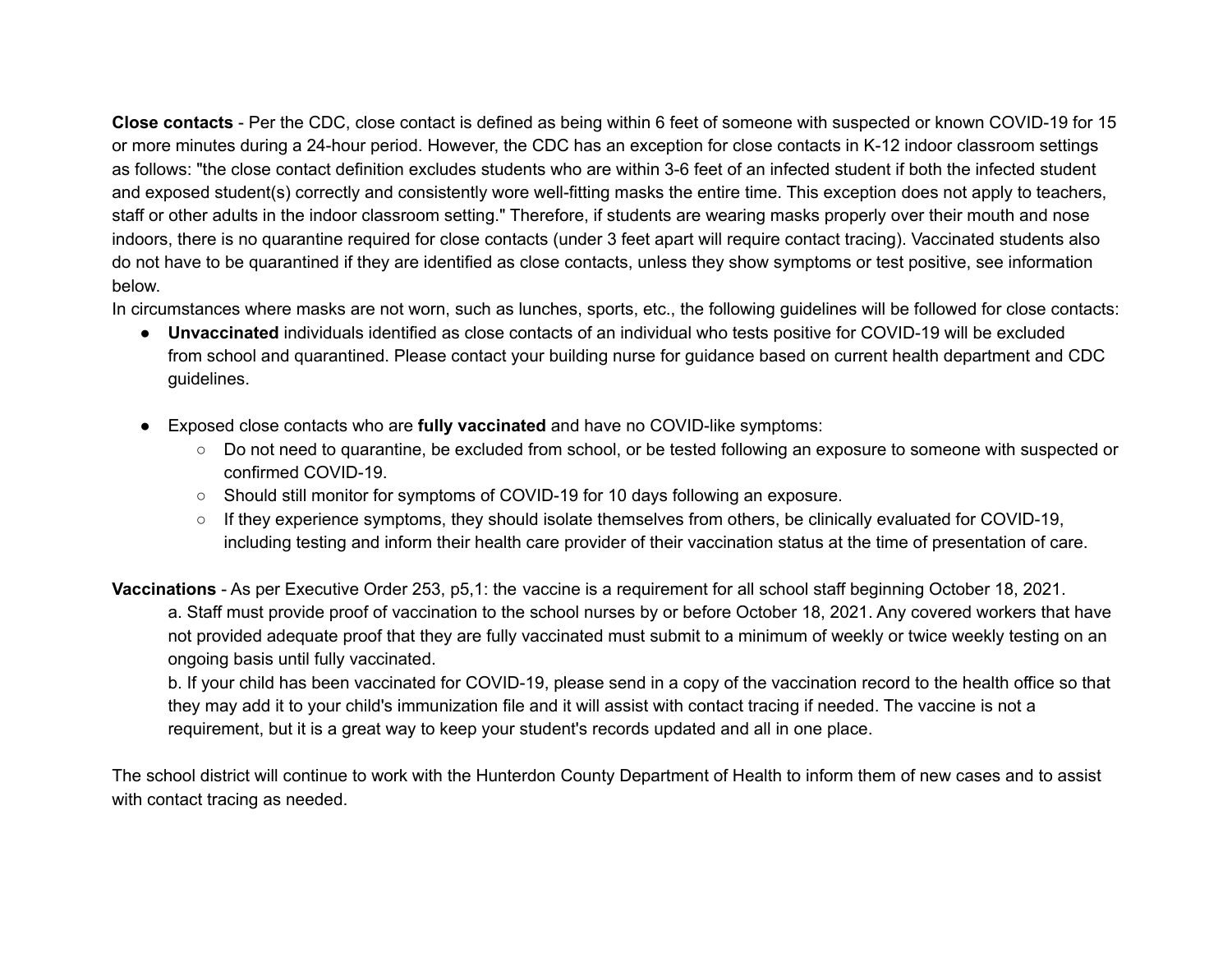Students who are quarantined will receive assignments either via Google Classrooms or with take home packets. Please contact your student's teacher.

### **I. EFFORTS TO PROVIDE VACCINATIONS TO EDUCATORS, OTHER STAFF, AND STUDENTS, IF ELIGIBLE**

The district has continued to share opportunities to obtain the COVID-19 vaccine in the local area with employees and parents.

## **J. APPROPRIATE ACCOMMODATIONS FOR CHILDREN WITH DISABILITIES WITH RESPECT TO THE HEALTH AND SAFETY POLICIES**

The IEP team will review physician's order and other formal and informal data to determine whether any additional accommodations are required with respect to the health and safety policies to support the safe return and/or continuity of services and in-person attendance of students with disabilities. When it is determined that additional accommodations and supports are needed, the student's IEP would be revised accordingly.

Teachers and staff will continue providing increased supports for maintaining appropriate hygiene in regards to hand washing, sanitizing, and maintaining social distancing.

## **2. Ensuring Continuity of Services**

Describe how the LEA will ensure continuity of services, including but not limited to services to address students' academic needs and students' and staff's social, emotional, mental health, and other needs, which may include student health and food services.

All students in the High Bridge School District will return to a full school day for the 2021-2022 school year, as the option for remote learning is no longer in effect for the 2021-2022 school year per the expiration of the Governor's executive order. All athletics, extra-curricular programs and other programs such as food services will return to regular operation as in a traditional school year.

The district will continue to assess students' progress in key subject areas and identify where remediation is needed. Supplemental information will be provided to parents and students related to learning strategies to help students succeed. Please reach out to your child teacher if you need any assistance or support.

The district's guidance counselors will continue to focus on student mental health and continue to share resources with families to assist them in this area.